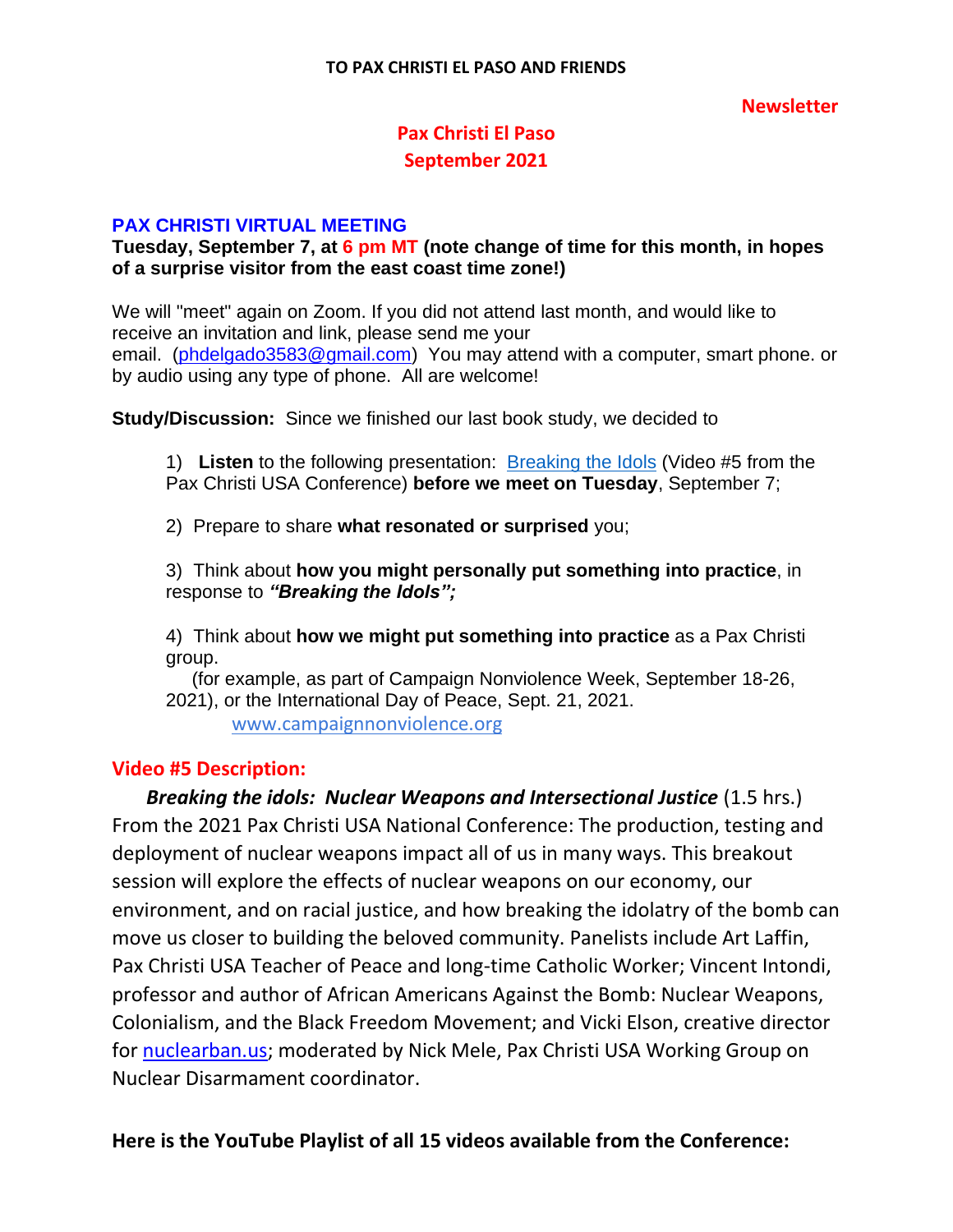# **[https://www.youtube.com/playlist?list=PLnKdnZlt\\_EiurTkQuKk4zn](https://na01.safelinks.protection.outlook.com/?url=https%3A%2F%2Fwww.youtube.com%2Fplaylist%3Flist%3DPLnKdnZlt_EiurTkQuKk4zn1WqfM1-mrZ8&data=04%7C01%7C%7Cbe2a31cc49d046218b9108d96ffb454e%7C84df9e7fe9f640afb435aaaaaaaaaaaa%7C1%7C0%7C637663947269465807%7CUnknown%7CTWFpbGZsb3d8eyJWIjoiMC4wLjAwMDAiLCJQIjoiV2luMzIiLCJBTiI6Ik1haWwiLCJXVCI6Mn0%3D%7C1000&sdata=HKxigv5d8wjyoQO0veGYmgUdsHmxv06wH9dFEUhHQH8%3D&reserved=0)**

### **[1WqfM1-mrZ8](https://na01.safelinks.protection.outlook.com/?url=https%3A%2F%2Fwww.youtube.com%2Fplaylist%3Flist%3DPLnKdnZlt_EiurTkQuKk4zn1WqfM1-mrZ8&data=04%7C01%7C%7Cbe2a31cc49d046218b9108d96ffb454e%7C84df9e7fe9f640afb435aaaaaaaaaaaa%7C1%7C0%7C637663947269465807%7CUnknown%7CTWFpbGZsb3d8eyJWIjoiMC4wLjAwMDAiLCJQIjoiV2luMzIiLCJBTiI6Ik1haWwiLCJXVCI6Mn0%3D%7C1000&sdata=HKxigv5d8wjyoQO0veGYmgUdsHmxv06wH9dFEUhHQH8%3D&reserved=0)**

# **Pax Christi USA's monthly virtual Peace Mass, September 23, 2021**

4th Thursday of each month at 8 pm ET, **(6 pm MT)** A wonderful action of solidarity for our Peace community to gather together and celebrate no matter where we are! All are Welcome! [https://paxchristiusa.org/2021/03/16/pax-christi-usa-to-host](https://na01.safelinks.protection.outlook.com/?url=https%3A%2F%2Fpaxchristiusa.org%2F2021%2F03%2F16%2Fpax-christi-usa-to-host-a-monthly-peace-mass-starting-in-march%2F&data=04%7C01%7C%7Cbe2a31cc49d046218b9108d96ffb454e%7C84df9e7fe9f640afb435aaaaaaaaaaaa%7C1%7C0%7C637663947269475802%7CUnknown%7CTWFpbGZsb3d8eyJWIjoiMC4wLjAwMDAiLCJQIjoiV2luMzIiLCJBTiI6Ik1haWwiLCJXVCI6Mn0%3D%7C1000&sdata=vNRSqY7RPZ%2B2kFCt4J7z2y3Mty0o5pM4PAwadRtt5cU%3D&reserved=0)[a-monthly-peace-mass-starting-in-march/](https://na01.safelinks.protection.outlook.com/?url=https%3A%2F%2Fpaxchristiusa.org%2F2021%2F03%2F16%2Fpax-christi-usa-to-host-a-monthly-peace-mass-starting-in-march%2F&data=04%7C01%7C%7Cbe2a31cc49d046218b9108d96ffb454e%7C84df9e7fe9f640afb435aaaaaaaaaaaa%7C1%7C0%7C637663947269475802%7CUnknown%7CTWFpbGZsb3d8eyJWIjoiMC4wLjAwMDAiLCJQIjoiV2luMzIiLCJBTiI6Ik1haWwiLCJXVCI6Mn0%3D%7C1000&sdata=vNRSqY7RPZ%2B2kFCt4J7z2y3Mty0o5pM4PAwadRtt5cU%3D&reserved=0) 



## **2021 Peace Day Theme: Recovering Better for an Equitable and Sustainable World**

# **Restorative Justice Ministry**

### **CATHOLIC MOBILIZING NETWORK'S FIRST FRIDAY VIRTUAL VIGILS TO END THE DEATH PENALTY**

**Catholic Mobilizing Network has a** vigil online on the First Friday of each month the 12 – 1 pm MT to pray for those scheduled to be executed, for all those involved in the criminal justice system and for an end to the death penalty. Powerful reflections every month! Sign up and receive the zoom invitation: [https://catholicsmobilizing.org/first-friday-vigils](https://na01.safelinks.protection.outlook.com/?url=https%3A%2F%2Fcatholicsmobilizing.org%2Ffirst-friday-vigils&data=04%7C01%7C%7Cbe2a31cc49d046218b9108d96ffb454e%7C84df9e7fe9f640afb435aaaaaaaaaaaa%7C1%7C0%7C637663947269475802%7CUnknown%7CTWFpbGZsb3d8eyJWIjoiMC4wLjAwMDAiLCJQIjoiV2luMzIiLCJBTiI6Ik1haWwiLCJXVCI6Mn0%3D%7C1000&sdata=cvkf9NFo19Yo8RDCY3ElH9%2FjDOqYI6D%2BUi0IqKSvTTQ%3D&reserved=0) **September 3rd, also available now on the Catholic Mobilizing Network facebook page.**

### **Vigil: John Ramirez is scheduled to be executed in Texas on Wednesday, September 8.**

El Pasoans Against the Death Penalty and the Restorative Justice Ministry will be in front of the El Paso County Courthouse on Wednesday, September 8